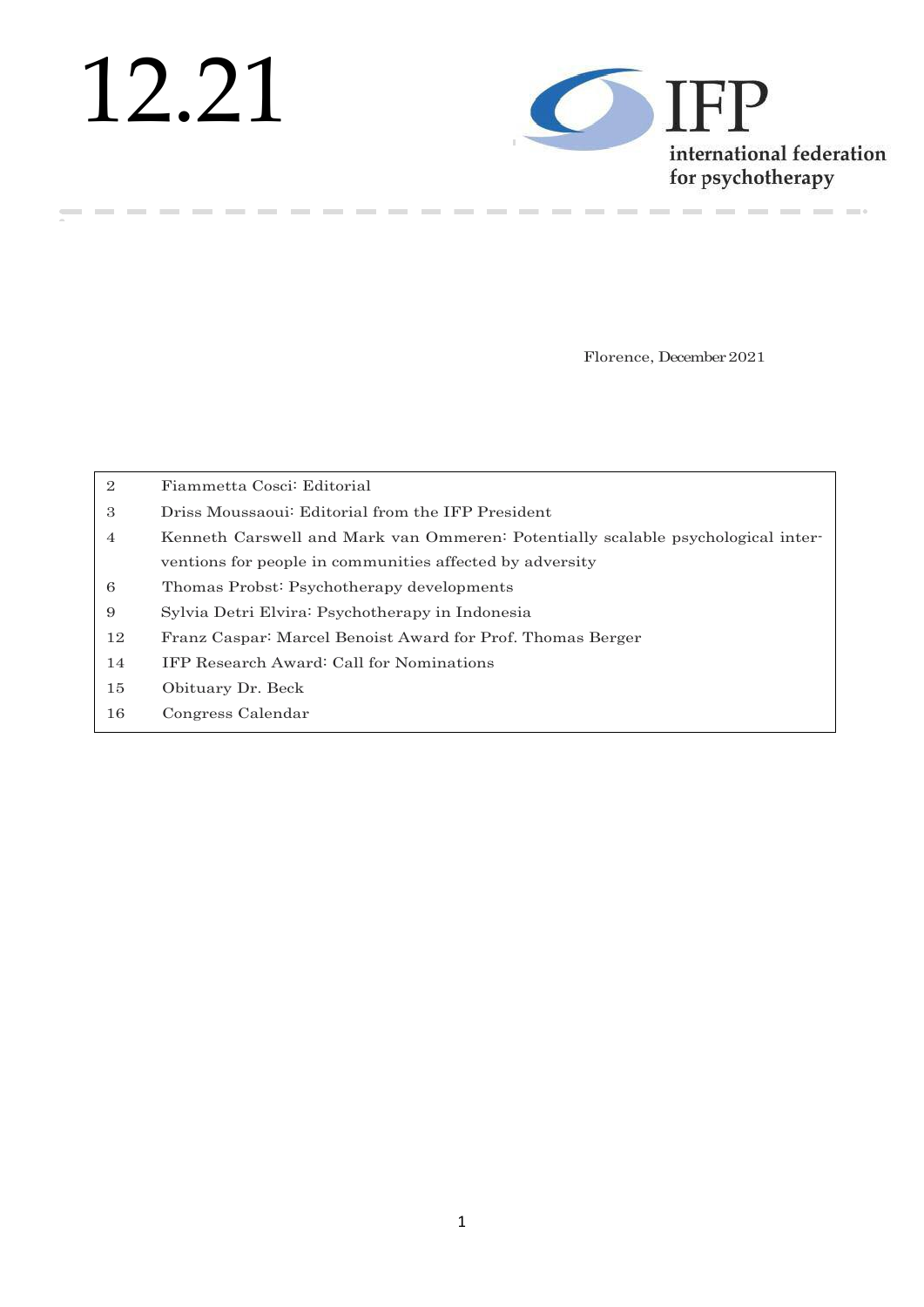

## **EDITORIAL**

#### Dear Colleagues,

The IFP board is glad to send you this latest Newsletter.

The present issue first presents an editorial from President Driss Moussaoui which summarizes the news in IFP. We have a Council who is activily involved in empowering the IFP and the 23rd World Congress of Psychotherapy has be launched. It will be in Casablanca, Morocco from 9 to 11 February 2023.

*Kenneth Carswell and Mark van Ommeren,* Department of Mental Health and Substance Use, World Health Organization illustrate multiple intervention packages which are already available or soon released, fruit of WHO and its collaborators activities. Such packages provide manuals and materials that may support the delivery of potentially scale interventions globally, including information on how such approaches can be adapted to be delivered remotely.

Then, Thomas Probst, Danube University Krems, Austria, illustrated developments in psychotherapy, with particular reference to the changes due to the COVID-19 pandemic. Lockdowns and other restrictions (e.g., social distancing, quarantine) dramatically highlighted the need of digital tools to deliver psychotherapy remotely. Psychotherapeutic content can be delivered remotely in different ways, mostly by telepsychotherapy or via self-management interventions.

We are pleased to notice that Thomas Probst was awarded via the "Young Research Award" from the International Federation for Psychotherapy. Congratulations for your brilliant ideas and research!

Sylvia Detri Elvira, Dr. Cipto Mangunkusumo National General Hospital, Indonesia, illustrates the history of the development of psychotherapy in her country, Indonesia, highlighting the current psychotherapy use in mental health services and the approaches most widely developed to treat Indonesian patients.

Then, Franz Caspar, Emeritus Professor for Clinical Psychology and Psychotherapy, University of Bern, and Board member of the International Federation for Psychotherapy, congratulates Prof. Berger for being awarded the Marcel Benoist Award. Prof. Berger will continue to make important contributions while remaining the modest colleague with whom to collaborate is always pleasant and inspiring.

Call for Nominations is still open for Mid-Career IFP Research Award (deadline 31.12.2021).

In the end, the obituary of Professor Aaron T. Beck, the most prominent father of Cognitive Therapy We have lost a great human being, a leading figure, an accessible and intellectually absolutely brilliant person, at a high age still curious of other approaches and the work of colleagues, with a memory which enables him to continue discussions even after weeks.

The IFP Board wishes all of you a pleasant reading. Fiammetta Cosci, MD, MSc, PhD IFP Newsletter Editor fiammetta.cosci@unifi.it



*Fiammetta Cosci. Associate Professor of Clinical Psychology, Associate Editor of the Journal Psychotherapy and Psychosomatics, Past President of the International College of Psychosomatic Medicine, General Secretary of the IFP and Newsletter Editor, General Secretary of the Academy of Well-Being Therapy*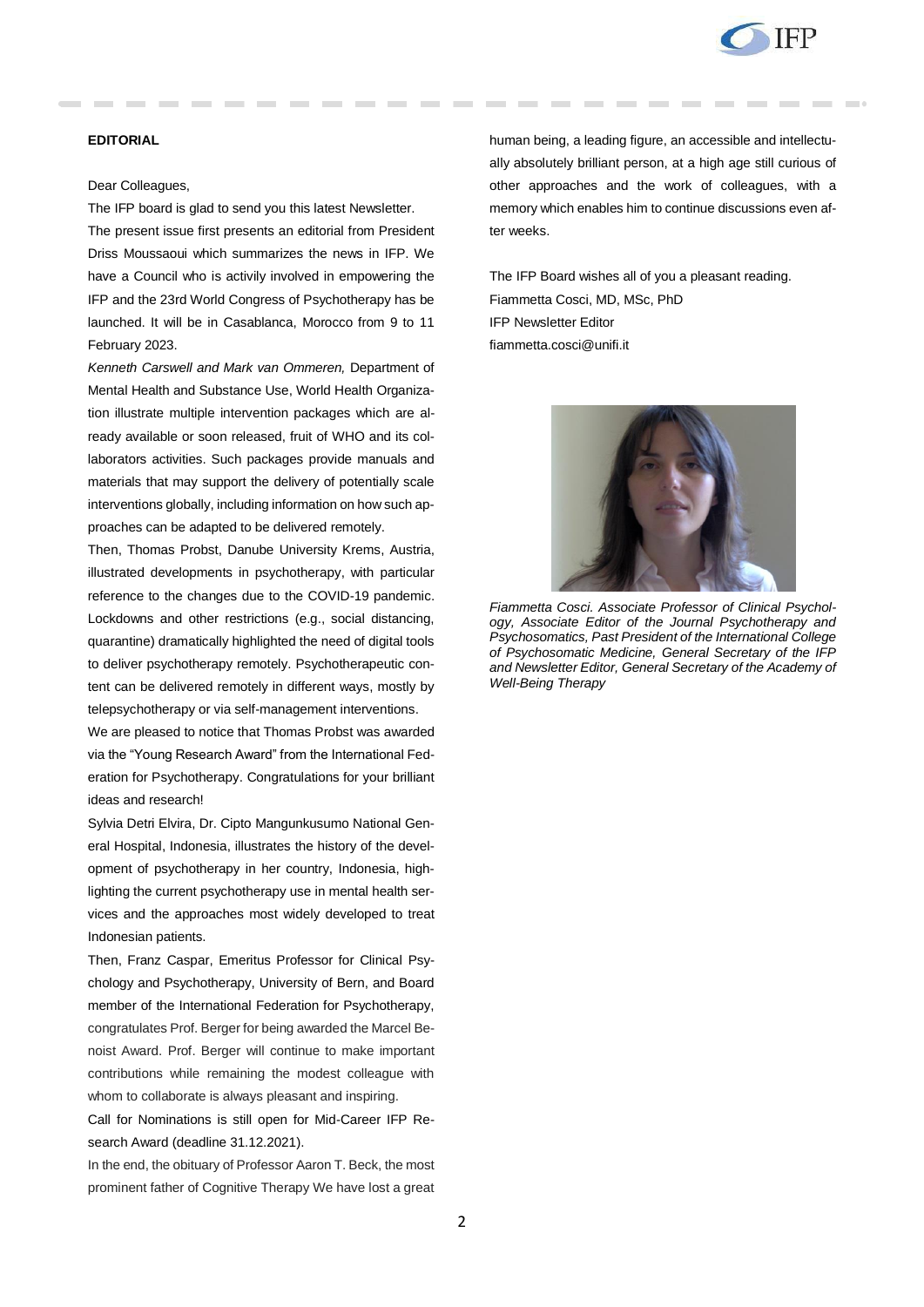

#### **EDITORIAL FROM THE PRESIDENT**

Driss Moussaoui, M.D.

*President, International Federation for Psychotherapy*

At the end of the year 2021, the International Federation of Psychotherapy (IFP) is pleased to convey a number of good news. The restart of the functioning of the IFP Council with two meetings per year, in June and December, is the first one. It represented an excellent booster of energy for our Federation. As presidents of IFP member societies are systematically members of the Council, this allow them not only to follow closely every semester the progress made, but also to participate in finalizing decisions taken by the Board. From the governance point of view, this is clearly a step ahead. Other members of the Council have been chosen from international sister societies, such as WPA, WFMH and others. This allowed to widen the geographical and institutional scopes of the IFP to a number of regions in the world where its activities were minimal.

The second good news is that, during the last 6 months, IFP received the application and accepted two new member societies: The Czech Association for Psychotherapy and the Moroccan Association of Dynamic Psychiatry. The latter is the first African member society in the History of IFP. The interesting dynamic here is that two other societies, one African and one Asian, might apply for membership in the few coming weeks or months. These two potential member societies have been approached by a new member of the IFP Council. A third potential member society is also in discussion, hopefully for a not too distant future.

The third good news is the decision taken by the Board and validated by the Council to have the 23rd World Congress of Psychotherapy in Casablanca, Morocco from 9 to 11 February 2023. This will be the first time, since the creation of IFP in 1934, that such event takes place in Africa. The site of the 2023 World Congress will be the Faculty of Medicine and Pharmacy of Casablanca. Its Dean is very welcoming and supportive to this idea, giving the Congress the chance to be very successful. The Congress will take place in-person, face to face. The current epidemiological situation in Morocco is very good, as compared to other countries: more than 70% of the population have been vaccinated, and 10% received already a third jab. The number of deaths per day during the past month is small (from 0 to 4 for a total population of 37 million inhabitants) and the number of new cases

is also relatively small. All participants must have been vaccinated or should present a negative PCR test.

We need of course an outstanding scientific programme. This is why we chose the following co-chairs: César Alfonso, USA; Tom Craig, UK; Fiammetta Cosci, Italy and Gisèle Apter, France. We made sure that the two main fields of psychotherapy in the world (psychodynamic and CBT) are balanced in all our committees. This is for example the case for the National organizing committee, chaired by Nadia Kadri and Hachem Tyal and helped by Chaimaa Aroui, secretary. The scientific language will be mostly English, with a few sessions in French for psychotherapists coming from the Maghrebian region (Morocco, Algeria, Tunisia, and Mauritania). Courses, workshops, clinical cases will be in the scientific programme along with plenary lectures, symposia, and oral presentations sessions, sessions for young professionals, lectures for medical students and for a larger public. The website will be soon online and the poster of the World Congress is in the hands of one of the best artists of Morocco. Two exhibitions are planned: one on productions of people with mental disorders, and the other by a psychiatrist who is also a photographer and who took hundreds of pictures of patients treated in a "shrine" in the 1980's. Sessions with videos and short movies will also take place.

From all this, we can see how IFP is vibrant and positively oriented towards integration of many aspects of Psychotherapy in the world. It will not be so without the direct involvement of all components of IFP for the years to come. For example, I would highly appreciate a wide dissemination about the coming World Congress of Psychotherapy among the people of your networks.

I wish each and everyone a most Happy and Prosperous 2022!!



*Founder and chairman of the Ibn Rushd University Psychiatric Centre in Casablanca from 1979 to 2013, director of the Casablanca WHO Collaborating Centre in Mental Health from 1992 to 2013. Founding member and past president of the Moroccan Society of Psychiatry and of the Arab Federation of Psychiatrists. He is past-president of the World Association of Social Psychiatry (2010-2013) and is currently Member of the French Academy of Medicine; World Psychiatric Association and World Association of Social Psychiatry Honorary Fellow*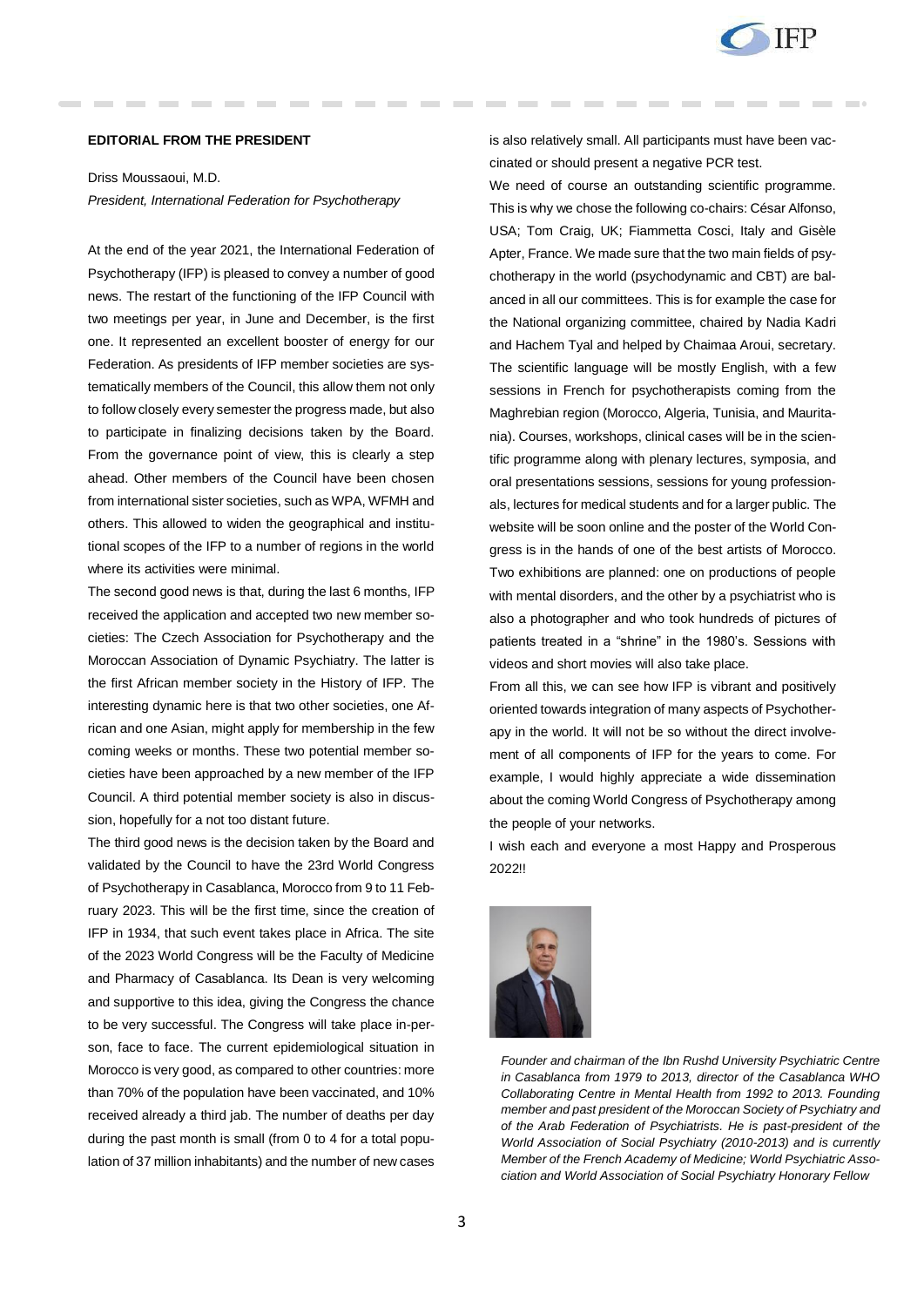

## **Potentially scalable psychological interventions for people in communities affected by adversity**

*Kenneth Carswell, PhD & Mark van Ommeren, PhD*  Department of Mental Health and Substance Use World Health Organization

#### **Introduction**

Over recent years, the WHO Department of Mental Health & Substance Use has been working to develop, test and release potentially scalable psychological interventions to help address the global mental health burden, particularly in populations affected by adversity. Such communities exist in all corners of the world where people may have experienced severe losses, traumatic events or other extreme stressors, while having limited access to essential resources.

Global access to care for people with mental health and psychosocial problems could be significantly improved by developing, implementing, and evaluating scalable psychological interventions. In recent years, a range of such interventions have been found to be effective for people impaired by stress, depression and anxiety. Although most work has been done in high-income countries, substantial path-breaking research over last 15 years has been completed by prominent academics in low- and middle-income countries.

#### **What interventions are potentially scalable?**

Potentially scale psychological interventions refer to modified psychological treatments, such as:

- brief, non-specialist-delivered versions of existing evidence-based psychological treatments (e.g., brief versions of cognitive-behavioral therapy or interpersonal therapy).
- Self-help materials based on evidence-based psychological treatment principles, which may include self-help books, audiovisual materials and online self-help interventions.

WHO recommends such interventions, which may be provided with (guided) or without support (unguided). What constitutes guidance varies substantially but broadly refers to some form of brief motivational support from a trained nonspecialist helper (e.g., a telephone call or message). The evidence suggests that guided self-help interventions can be as effective as more intensive in-person delivered interventions [1].

Scalability can be considered on a continuum ranging from less resource intensive interventions (e.g., providing a selfhelp book) to highly resource intensive interventions (e.g., specialist delivered psychotherapy). Potentially scalable interventions may be particularly useful in populations where communities do not have adequate access to specialists. These modifications can create more accessible care that reaches a larger number of people. Further innovative service models such as stepped care (providing a less resource intensive intervention and then 'stepping up" the person to a more resource intensive intervention if required) are sensible including in high resource settings.

# **What is WHO's strategy to support development and implementation of these interventions?**

Informed by WHO's evidence-based mhGAP guidelines, and with strong support from academic partners, WHO began designing and rigorously testing scalable psychological interventions in 2012. The objective has been to develop scalable interventions for multiple age groups across various delivery models to reach diverse populations. Interventions are tested in rigorous randomized controlled trials and published open access by WHO under Creative Commons licenses, after establishing positive pooled positive results from at least two trials. The interventions are developed to be suitable for general populations after cultural and contextual adaptation.

WHO has worked with leading academics and intervention experts to develop interventions and has also published manuals of interventions with already existing evidence. These include:

**Early Adolescents Skills for Emotions (EASE):** a groupbased intervention for 10–14-year-olds experiencing impairing psychological distress, which includes techniques such as stress management, behavioral activation and problemsolving. An additional three sessions for caregivers aim to improve the caregiver–child relationship and enable improved support to the child. EASE is undergoing testing in four sites and is not available yet**.**

**Group Interpersonal Psychotherapy for Depression (Group IPT):** a group-based programme for adults and adolescents experiencing depression, provided over eight weeks. Group-IPT involves the facilitator utilizing relationships within and outside the group as a means for change [\(https://www.who.int/publications/i/item/9789240008106\)](https://www.who.int/publications/i/item/9789240008106).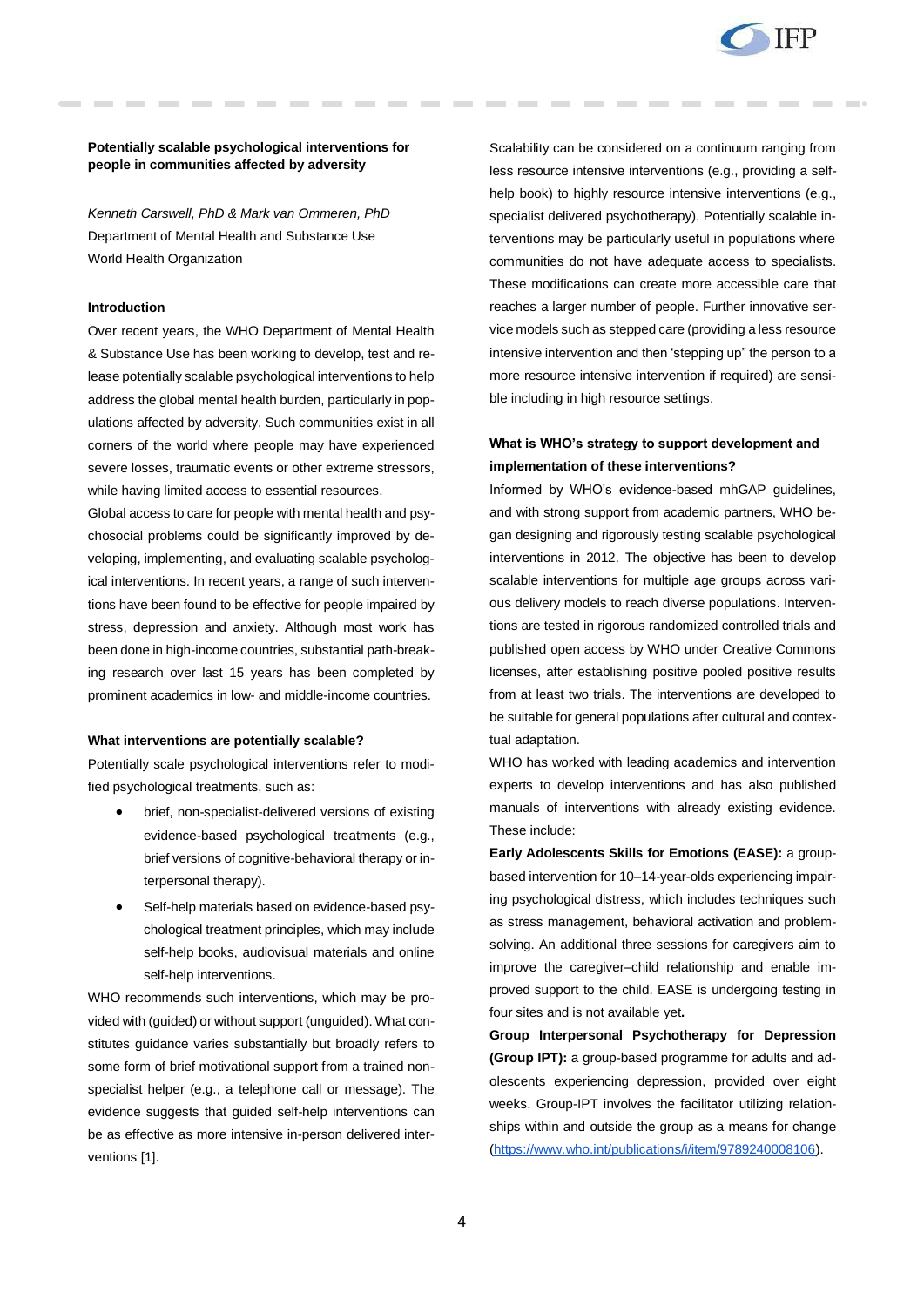

**Problem Management Plus (PM+):** a five-session individual or group delivered, intervention for adults with non- specific common mental health problems. PM+ employs strategies including problem-solving, behavioural activation, strengthening social support and stress management. It is available in group and individual format

# **Group:** [https://www.who.int/publica](https://www.who.int/publications/i/item/9789240008106)[tions/i/item/9789240008106](https://www.who.int/publications/i/item/9789240008106)

**Individual:** https://www.who.int/publications/i/item/WHO-MSD-MER-16.2

**Self-Help Plus (SH+):** Self-Help Plus (SH+) is a 5-session stress management course for large groups of up to 30 people, delivered by supervised, non-specialist facilitators. It uses pre-recorded audio and an illustrated guide (*[Doing](https://www.who.int/publications/i/item/9789240003927)  [What Matters in Times of Stress](https://www.who.int/publications/i/item/9789240003927)*) to teach stress management skills. The course is suitable for adults who experience impairing levels of psychological distress. The innovative format of SH+ makes it well-suited for use alongside other mental health interventions or as an intervention delivered alongside broader community programming. <https://www.who.int/publications/i/item/9789240035119>

**Step-by-Step:** an online self-help intervention for adults experiencing symptoms of depression. A fictional illustrated story is used to provide strategies which include behavioral activation, stress management and social support. The programme is designed to be used over five weekly sessions and can be delivered with or without guidance (e.g., 15 minutes of weekly phone support from a non-specialist helper). Two randomized controlled trials of the guided version have been completed, and Step-by-Step is due for release in 2022. (http://www.mhinnovation.net/ innovations/step-step-e-mental-health-lebanon).

**Thinking Healthy:** An intervention for the management of perinatal/postpartum depression which is based on cognitive-behavioral therapy and is delivered during routine community health worker home visits. The main approach of Thinking Healthy is a focus on the mother's wellbeing, the mother–infant relationship and the relationship of others around the mother and infant. https://www.who.int/publications/i/item/WHO-MSD-MER-15.1

Other interventions are at an earlier stage of development and testing, such as STARS - a chatbot delivered intervention for adolescents and youth (https://www.mhinnovation.net/blog/2019/may/24/stars-developing-new-who-psychological-digital-intervention-adolescents).

#### **Future directions**

With the release of multiple intervention packages, WHO and its collaborators are learning from implementation experiences with the view to providing manuals and materials that may support the delivery of potentially scale interventions globally, including information on how such approaches can be adapted to be delivered remotely.

#### **References**

1.Cuijpers P, Noma H, Karyotaki E, Cipriani A, Furukawa TA. Effectiveness and Acceptability of Cognitive Behavior Therapy Delivery Formats in Adults With Depression: A Network Meta-analysis. JAMA Psychiatry.2019;76(7):700–707. doi:10.1001/jamapsychiatry.2019.0268



*Dr Ken Carswell has a background in clinical psychology and is a Technical Officer in the Mental Health Unit within the WHO Department of Mental Health and Substance Use in Geneva. His work has primarily focused on the development and testing of a number of WHO psychological interventions, including guided self-help interventions that use technology, such as Self-Help Plus (SH+) and Step-by-Step. He is increasingly involved in supporting the implementation of these packages in various different countries and contexts.*



*Mark van Ommeren, PhD, is Head of the Mental Health Unit within the WHO Department of Mental Health and Substance Use. The Unit covers a wide range of topics including assessment and management of mental disorders across the life course, innovation and research in psychological interventions, suicide prevention, and mental health at the workplace and in humanitarian emergencies. Mark van Ommeren's own work has mainly focused on developing inter-agency mental health policy for humanitarian settings with implementation tools; developing, testing and disseminating scalable psychological interventions; and "building back better" mental health services after major emergencies.*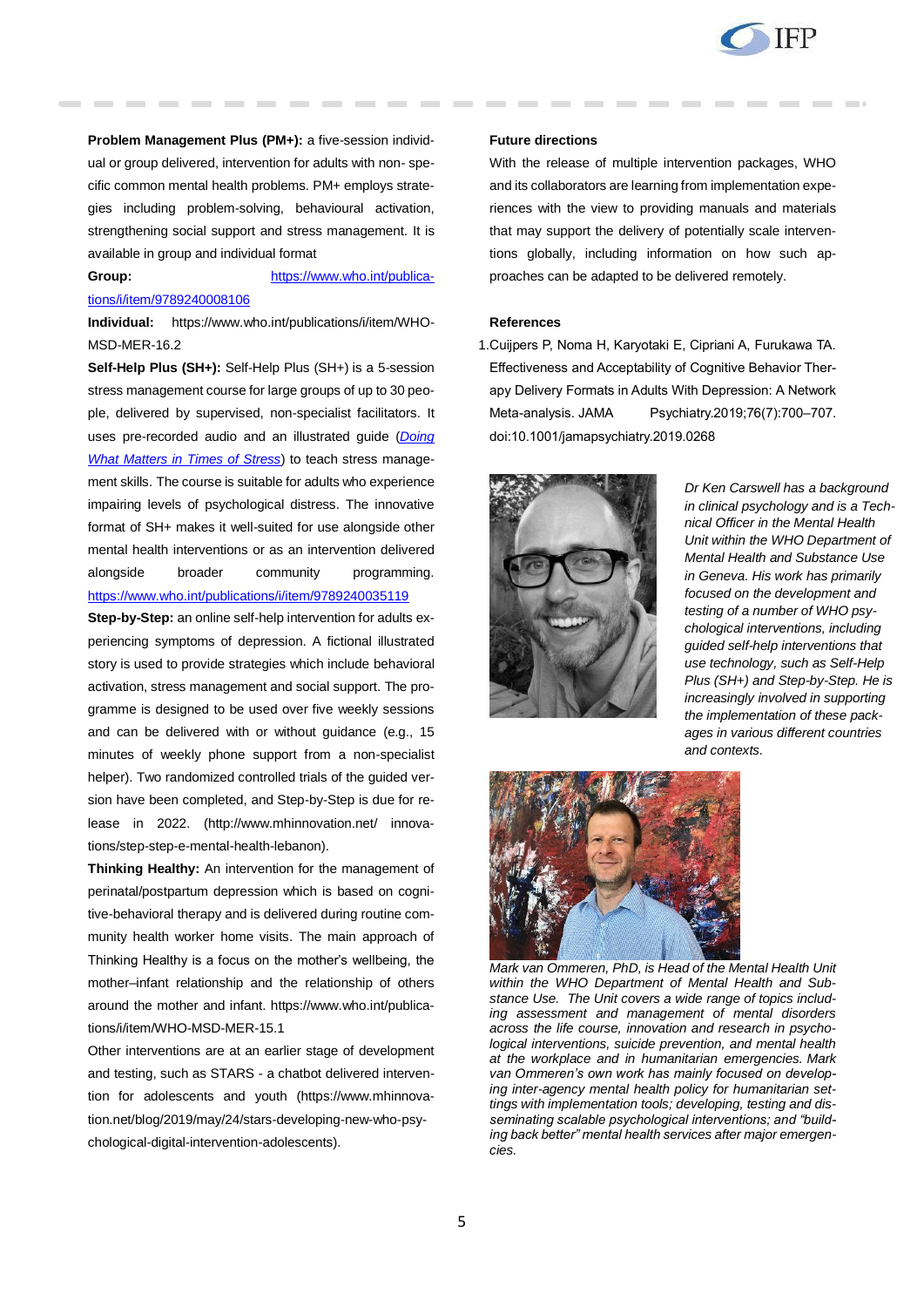

#### **Psychotherapy developments**

*Thomas Probst* Danube University Krems, Austria

To begin with please allow me to express my gratitude for being awarded the "Young Research Award" from the International Federation for Psychotherapy (IFP). I am also honored to be invited to contribute with a paper on psychotherapy developments to the IFP newsletter.

As we all know, developments in psychotherapy have been severely affected by the COVID-19 pandemic. Lockdowns and other restrictions (e.g., social distancing, quarantine) dramatically highlighted the need of digital tools to deliver psychotherapy remotely [1]. Psychotherapeutic content can be delivered remotely in different ways, mostly by telepsychotherapy or via self-management interventions. I will address both of these developments here.

#### **Telepsychotherapy**

In telepsychotherapy, the psychotherapist and the patient interact remotely, mostly synchronously (e.g., videoconferencing) but also asynchronously (e. g., via messages) [2]. Although telepsychotherapy is not new (the first two manuscripts with telepsychotherapy in the title were published in 1992 and 1997 according to Scopus), the use of telepsychotherapy started significantly only during the COVID-19 pandemic in many countries [3,4]. In Austria, for example, health insurances started to cover the costs for remote psychotherapy during the pandemic. Most psychotherapists used videoconferencing or telephone for telepsychotherapy and reported positive experience, although psychotherapists rated therapeutic interventions as less typical in remote than in inperson psychotherapy [5,6]. In an Austrian study, digital tools often used for videoconferencing were Sykpe or Zoom [7]. Due to security risks, psychotherapists should be advised to use only certified videoconferencing tools, for example psychotherapists in the health insurance system of Germany are obliged to use only certified tools for videoconferencing [8]. Recent meta-analyses showed that psychotherapy via videoconferencing is as effective as in-person psychotherapy [9] and that psychotherapy via telephone showed positive outcomes in depression [10].

#### **Digital self-management interventions (SMI)**

SMI are digital programs used by the patient either alone (stand-alone programs) or parallel to treatment (blended care). In SMI, the patient usually works on a certain amount of treatment modules (varying between programs mostly 612 modules, usually one module per week). Most of the currently available SMI are Internet-based and cannot be downloaded for offline use. The SMI can be either unguided or guided. Guided SMI include e-coaches in the program. The e-coaches mostly send messages to support adherence of the patients or, in the case of emergencies (e.g., suicidality), the e-coaches can provide help. Guidance has been shown to increase the efficacy of SMI [11]. The majority of SMI are based on principles of cognitive-behavior therapy (CBT), but there are also SMI based on other therapeutic principles, e.g., SMI of the psychodynamic orientation [12,13]. Examples for scientifically evaluated fee-based SMI with a CBT background are deprexis (unguided stand-alone Internetbased SMI for depression [14] 297.50 €), or HelloBetter previously known as Get.On - 'Panic' (guided stand-alone SMI for panic disorder and/or agoraphobia [15] 599.00 €). Although developed as stand-alone SMI, deprexis in combination with psychotherapy (blended care) led to greater improvements than psychotherapy alone [16,17]. Another CBT-based example is iFightDepression, an Internet-based SMI for depression that is available free of charge and has been translated in 12 languages [18]. iFightDepression is a blended treatment and can only be used by patients in combination with a psychotherapist or physician who completed the web-based seminar of iFightDepression. The use of SMI differs significantly among countries. For example, an official Austrian guideline for Internet in Psychotherapy, provided by the "Federal Ministry – Social Affairs, Health, Care and Consumer Protection", rejects Internet-based psychotherapy as being "not lege artis" [19]. In Germany, on the contrary, physicians and psychotherapists can prescribe certain SMI to patients insured by the statutory health insurance. A SMI can be prescribed only if it is included in the "DiGA-Verzeichnis" [20], a register for SMI. The SMI can either be permanently accepted or provisionally accepted for this register. SMI with scientific evidence of efficacy can be permanently accepted, whereas provisionally accepted SMI must show their efficacy within 12-months in order to be accepted permanently.

## **Conclusion**

This manuscript focused on telepsychotherapy and SMI as two developments in psychotherapy driven by the COVID-19 pandemic. These developments have to be seen in the broader picture of digitalization in psychotherapy, including also virtual-reality exposure [21], clinical support tools avoiding treatment failure [22], smartphone applications to assess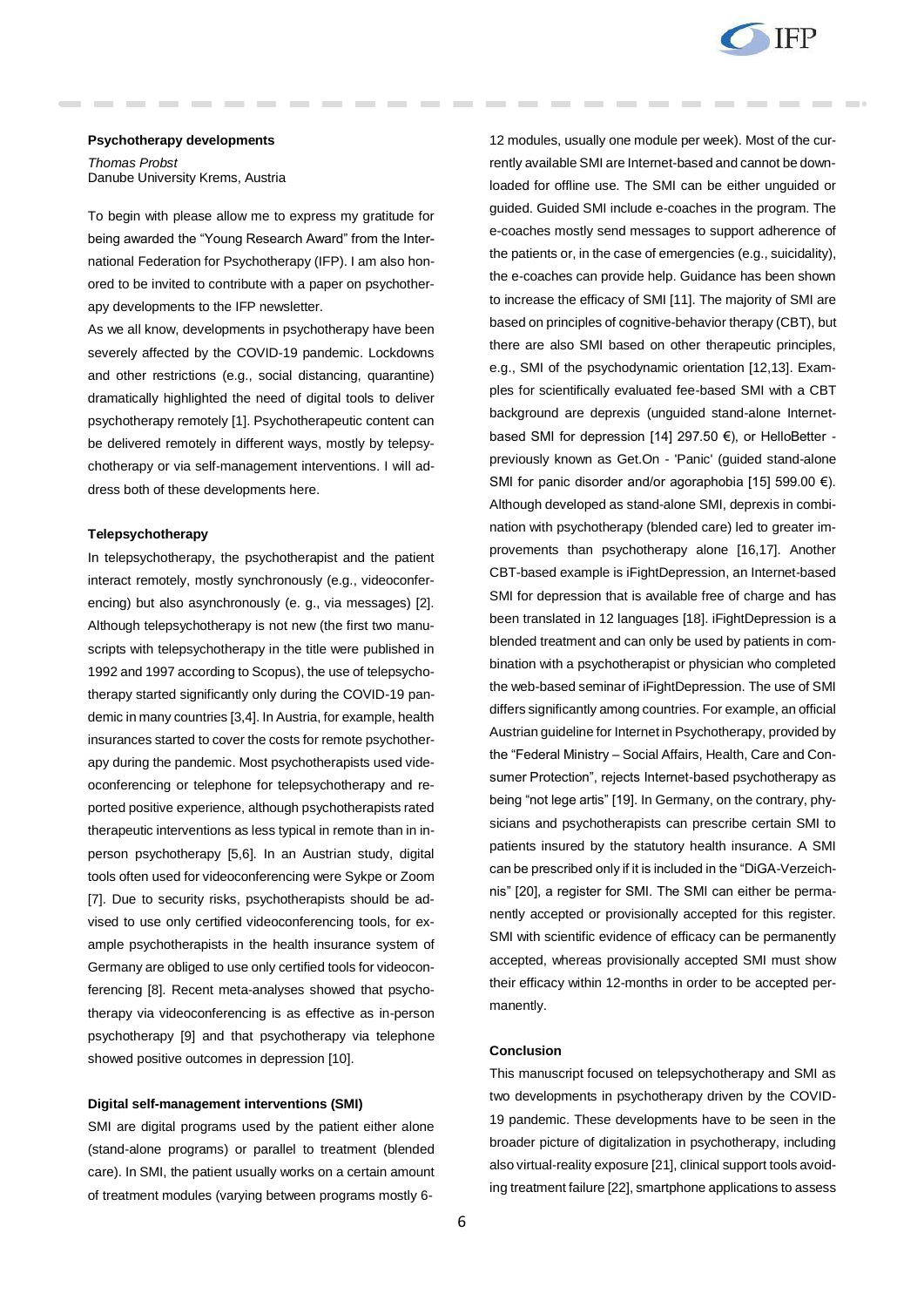

mental health [23] or to monitor intersession processes [24], to name only a few. Psychotherapists should be encouraged to embrace these current developments and be able to give their patients information about favorable and unfavorable digital tools. As this is currently a rather unregulated market, there are many digital tools available on the Internet and in app stores without any scientific background and without evaluations in rigorous trials [25]. Therefore, including lectures in psychotherapy training about how to best use digital tools is highly needed. Moreover, concerns of already practicing psychotherapists regarding digitalization also need to be addressed adequately.

#### **References**

[1] Wright JH, Caudill R. Remote treatment delivery in response to the COVID-19 pandemic. Psychother Psychosom. 2020;89(3):130-132. doi: 10.1159/000507376

[2] Kaplan EH. Telepsychotherapy. Psychotherapy by telephone, videotelephone, and computer videoconferencing. J Psychother Pract Res. 1997;6(3):227-37.

[3] Probst T, Stippl P, Pieh C. Changes in provision of psychotherapy in the early weeks of the COVID-19 lockdown in Austria. Int J Environ Res Public Health. 2020;17(11):3815. doi: 10.3390/ijerph17113815

[4] Humer E, Pieh C, Kuska M, Barke A, Doering BK, Gossmann K, Trnka R, Meier Z, Kascakova N, Tavel P, Probst T. Provision of psychotherapy during the COVID-19 pandemic among Czech, German and Slovak psychotherapists. Int J Environ Res Public Health. 2020;17(13):4811. doi: 10.3390/ijerph17134811

[5] Humer E, Stippl P, Pieh C, Pryss R, Probst T. Experiences of psychotherapists with remote psychotherapy during the COVID-19 pandemic: Cross-sectional web-based survey study. J Med Internet Res. 2020;22(11):e20246. doi: 10.2196/20246

[6] Probst T, Haid B, Schimböck W, Reisinger A, Gasser M, Eichberger-Heckmann H, Stippl P, Jesser A, Humer E, Korecka N, Pieh C. Therapeutic interventions in in-person and remote psychotherapy: Survey with psychotherapists and patients experiencing in-person and remote psychotherapy during COVID-19. Clin Psychol Psychother. 2021;28(4):988-1000. doi: 10.1002/cpp.2553

[7] Humer E, Stippl P, Pieh C, Schimböck W, Probst T. Psychotherapy via the Internet: What programs do psychotherapists use, how well-informed do they feel, and what are their wishes for continuous education? Int J Environ Res

## Public Health. 2020;17(21):8182. doi: 10.3390/ijerph17218182

[8[\] https://www.kbv.de/html/videosprechstunde.php](https://www.kbv.de/html/videosprechstunde.php) (last access: 10th September 2021)

[9] Batastini AB, Paprzycki P, Jones ACT, MacLean N. Are videoconferenced mental and behavioral health services just as good as in-person? A meta-analysis of a fast-growing practice. Clin Psychol Rev. 2021;83:101944. doi: 10.1016/j.cpr.2020.101944

[10] Castro A, Gili M, Ricci-Cabello I, Roca M, Gilbody S, Perez-Ara MÁ, Seguí A, McMillan D. Effectiveness and adherence of telephone-administered psychotherapy for depression: A systematic review and meta-analysis. J Affect Disord. 2020;260:514-526. doi: 10.1016/j.jad.2019.09.023

[11] Baumeister H, Reichler L, Munzinger M, Lin J. The impact of guidance on Internet-based mental health interventions - A systematic review. Internet Interv. 2014;1:205-215. doi: 10.1016/j.invent.2014.08.003

[12] Lindqvist K, Mechler J, Carlbring P, Lilliengren P, Falkenström F, Andersson G, Johansson R, Edbrooke-Childs J, Dahl HJ, Lindert Bergsten K, Midgley N, Sandell R, Thorén A, Topooco N, Ulberg R, Philips B. Affect-focused psychodynamic Internet-based therapy for adolescent depression: Randomized controlled trial. J Med Internet Res. 2020;22(3):e18047. doi: 10.2196/18047

[13] Zwerenz R, Becker J, Johansson R, Frederick RJ, Andersson G, Beutel ME. Transdiagnostic, psychodynamic web-based self-help intervention following inpatient psychotherapy: Results of a feasibility study and randomized controlled trial. JMIR Ment Health. 2017;4(4):e41. doi: 10.2196/mental.7889

[14] Twomey C, O'Reilly G, Bültmann O, Meyer B. Effectiveness of a tailored, integrative Internet intervention (deprexis) for depression: Updated meta-analysis. PLoS One. 2020;15(1):e0228100. doi: 10.1371/journal.pone.0228100

[15] Ebenfeld L, Lehr D, Ebert DD, Kleine Stegemann S, Riper H, Funk B, Berking M. Evaluating a hybrid web-based training program for panic disorder and agoraphobia: Randomized controlled trial. J Med Internet Res. 2021;23(3):e20829. doi: 10.2196/20829

[16] Berger T, Krieger T, Sude K, Meyer B, Maercker A. Evaluating an e-mental health program ("deprexis") as adjunctive treatment tool in psychotherapy for depression: Results of a pragmatic randomized controlled trial. J Affect Disord. 2018;227:455-462. doi: 10.1016/j.jad.2017.11.021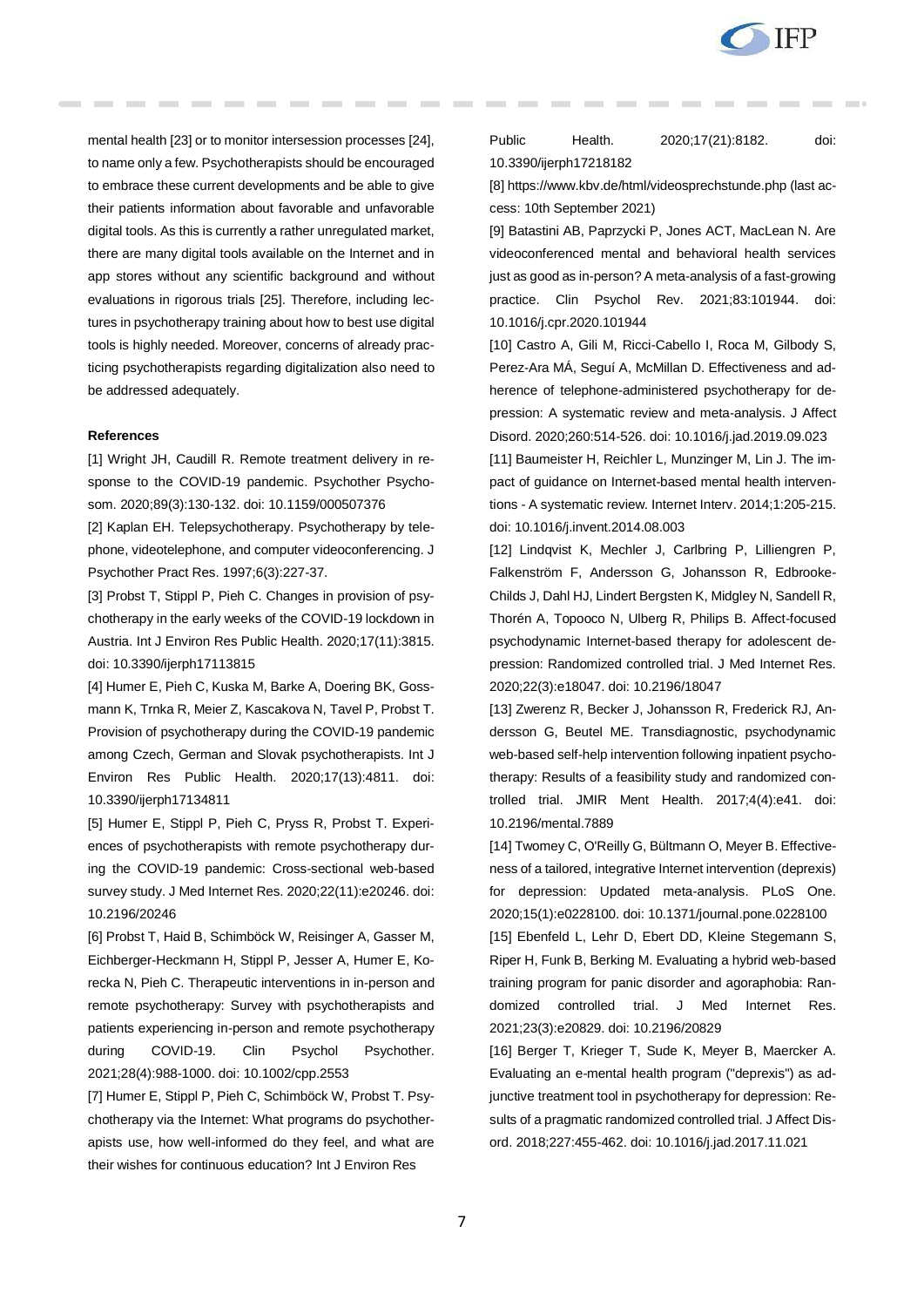

[17] Zwerenz R, Becker J, Knickenberg RJ, Siepmann M, Hagen K, Beutel ME. Online self-help as an add-on to inpatient psychotherapy: Efficacy of a new blended treatment approach. Psychother Psychosom. 2017;86(6):341-350. doi: 10.1159/000481177

[18] Oehler C, Görges F, Rogalla M, Rummel-Kluge C, Hegerl U. Efficacy of a guided web-based self-management intervention for depression or dysthymia: Randomized controlled trial with a 12-month follow-up using an active control condition. J Med Internet Res. 2020;22(7):e15361. doi: 10.2196/15361

[19] [https://www.sozialministerium.at/dam/jcr:48e371db-](https://www.sozialministerium.at/dam/jcr:48e371db-49fe-403f-b27f-c35dc949b21b/Internetrichtlinie_(BMSGPK),_Stand__03.03.2020.pdf)[49fe-403f-b27f-c35dc949b21b/Internetrichtlinie\\_\(BMS-](https://www.sozialministerium.at/dam/jcr:48e371db-49fe-403f-b27f-c35dc949b21b/Internetrichtlinie_(BMSGPK),_Stand__03.03.2020.pdf)

GPK), Stand 03.03.2020.pdf (last access: 10th September 2021)

[20] <https://diga.bfarm.de/> (last access: 10th September 2021)

[21] Carl E, Stein AT, Levihn-Coon A, Pogue JR, Rothbaum B, Emmelkamp P, Asmundson GJG, Carlbring P, Powers MB. Virtual reality exposure therapy for anxiety and related disorders: A meta-analysis of randomized controlled trials. J Anxiety Disord. 2019;61:27-36. doi: 10.1016/j.janxdis.2018.08.003

[22] Lambert MJ. Maximizing psychotherapy outcome beyond evidence-based medicine. Psychother Psychosom. 2017;86(2):80-89. doi: 10.1159/000455170

[23] Goldberg SB, Buck B, Raphaely S, Fortney JC. Measuring psychiatric symptoms remotely: A systematic review of remote measurement-based care. Curr Psychiatry Rep. 2018;20(10):81. doi: 10.1007/s11920-018-0958-z

[24] Gablonski T-C, Pryss R, Probst T, Vogel C, Andreas S. Intersession-Online: A smartphone application for systematic recording and controlling of intersession experiences in psychotherapy. *J*. 2019; 2(4):480-495. doi: 10.3390/j2040031

[25] Carlo AD, Hosseini Ghomi R, Renn BN, Areán PA. By the numbers: ratings and utilization of behavioral health mobile applications. NPJ Digit Med. 2019;2:54. doi: 10.1038/s41746-019-0129-6

**Conflict of Interest**: T.P. gives lectures on telepsychotherapy and SMI. There is no conflict of interest with regard to the programs mentioned in the text.

**Acknowledgement:** I would like to thank my colleague Dr. Philipp Klein for proofreading the text.



*Thomas Probst is a psychologist and licensed CBT-therapist in Germany. He received a PhD in psychology from the Humboldt University of Berlin in 2015. In 2017, he was appointed as professor for psychotherapy sciences at the Danube University Krems, Austria. He published more than 100 peer-reviewed articles and reviewed more than 100 scientific manuscripts.*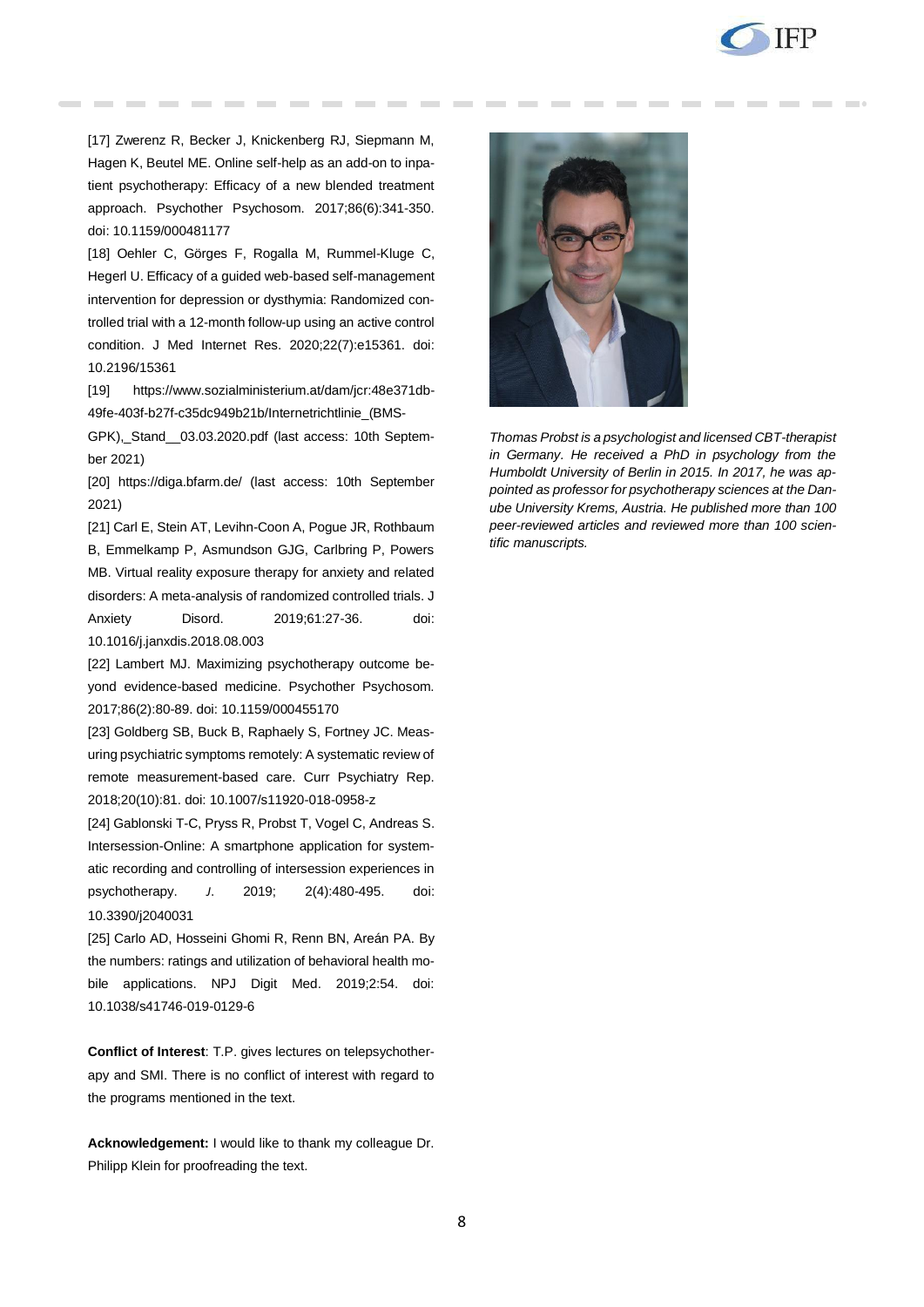

#### **Psychotherapy in Indonesia**

*Sylvia Detri Elvira*

Dr. Cipto Mangunkusumo National General Hospital, Indonesia

### **Introduction**

Psychotherapy is a reliable therapeutic modality in the field of psychiatry but has not been used optimally by some psychiatrists. As in other parts of the world, in Indonesia there are also psychiatrists who do not like to use psychotherapy as their mainstay and rely more on the provision of psychopharmaceuticals. It is unfortunate that the knowledge and skills that can be learned, which do not require any tools, are not utilized. As a matter of fact, psychotherapy is a tool that makes psychiatrists irreplaceable by any other medical professions. Advances in neuroscience research have shown that the way psychotherapy is delivered can affect brain function [1,2].

Until now there is no data on how many psychiatrists that practice psychotherapy in Indonesia. What might cause a psychiatrist not to utilize psychotherapy in the treatment of his patients? Could it be because the person was not exposed to the topic properly during education, or the therapist can get impatient for improvements that occur in patients? It could even be that the patients' symptoms can worsen again if the patient is not ready to be interpreted or confronted but the psychotherapy is still performed.

In this newsletter, I would like to share the history and development of psychotherapy in Indonesia, including the challenges faced along the way.

### **History**

From 1962-1963, Prof. Didi Bachtiar Lubis, MD, went to Canada to study psychotherapy and psychoanalysis at McGill University. He then brought psychotherapy home and began to teach psychotherapy at the Department of Psychiatry, Dr. Cipto Mangunkusumo Hospital (RSCM) / Faculty of Medicine, University of Indonesia (FKUI), also in several other cities. Prof. Sasanto Wibisono, MD then also left for San Francisco, America to study psychotherapy (analytically oriented psychotherapy) from 1967-1969.

Since that era, psychotherapy has been developed and continues to grow in Indonesia, even Indonesian psychotherapy has also actively contributed to overseas, particularly in Asia Pacific. This development cannot be separated from the role of the late Prof. Lubis, who was active in the international psychotherapy association (International Federation of Psychotherapists – IFP; he is one of the initiators of the Asia

Pacific Association for Psychotherapists in 1994 at the IFP congress in Seoul).

The dissemination of psychotherapy knowledge and skills is greatly assisted by the existence of the psychiatric professional association, namely the Association of Indonesian Psychiatrists(PDSKJI). PDSKJI has several sections, and Psychotherapy is one of them.

In 2004, the Psychotherapy section held the first national conference in Bali, attended by 349 participants. The theme of the first conference was "Understanding the vulnerable Ego." In 2006, the second national conference was held on the island of Batam, a small island east of Sumatra, with the theme "The Price of Mental Health, Maturity and Freedom". In 2008, we hosted the fifth congress of the Asia Pacific Association for Psychotherapists (APAP), with the theme "Listening to the Heart of the East". This congress wanted to explore (the meaning of the word "Listening" here is to listen carefully) the characteristics of psychotherapy from Eastern countries. In 2008, the Psychotherapy section of PDSKJI became a member of the International Federation for Psychotherapists (as an organization).

The national conference then has taken place every two years (2010, 2012, 2014, 2017) by always inviting speakers from abroad (Prof. Arend Veeninga, Prof. Franz Caspar, Prof. James L. Furrow, Prof. Cesar Alfonso). In 2015, Prof. Cesar Alfonso, as a member of the Board of Psychoanalysis in Psychiatry (PIP) of the World Psychiatric Association, proposed Indonesian membership, and it turned out that the 3 members he proposed were accepted (Dr. dr. Limas Sutanto, dr. Sylvia D. Elvira, and dr. Petrin Redayani).

## **Psychotherapy in mental health services**

The practice of psychotherapy is carried out both in psychiatric hospitals and in general hospitals (both teaching and non-teaching hospitals). In psychiatric hospitals, psychotherapy is given to patients who are stable (not restless), both inpatient and outpatient.

At Marzuki Mahdi Hospital, the outpatient unit handles between 150-200 people a day while having 5-8 psychiatrists every day. One psychiatrist can treat upwards of 60-80 patients a day. Therefore, psychotherapy is given to patients who are perceived as more in need, like patients with anxiety, depression, dependent on psychoactive substances, and geriatrics. The main obstacle is insufficient time for psychotherapy.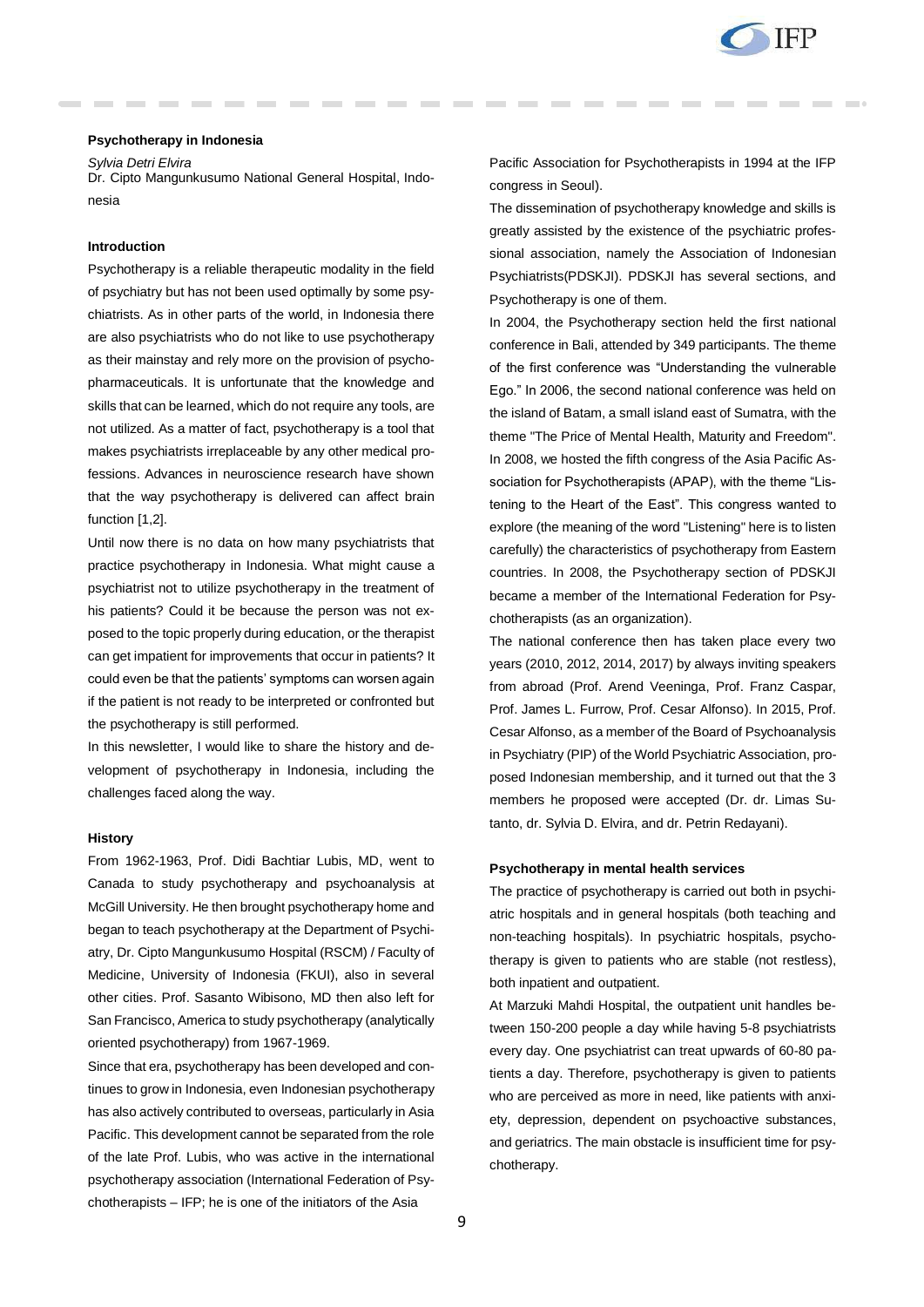

At the National Central General Hospital, dr. Cipto Mangunkusumo (RSCM), which is a teaching hospital for prospective doctors and prospective specialists, psychotherapy is given to all patients, both inpatient and outpatient. In hospitalized patients (mostly patients with schizophrenia and bipolar disorder, or patients with personality disorders, mostly borderline personality disorders), psychotherapy is given when the patient is calm (no longer restless). The type of psychotherapy given is in the form of supportive psychotherapy, group therapy, and some patients are given dynamic psychotherapy, behavioural therapy and cognitivebehavioural therapy.

## **Approach to psychotherapy in Indonesian patients**

#### a. Addressing the patient:

In English, therapists can refer to patients using "you" towards all ages, groups, ethnicities, religions, etc., while greeting patients in Indonesia, many terms can be used, including you, brother or sister, father or sister, mother, or names based on the patient's regional origin, for example "mbak" and "mas" from the Javanese, "teteh" or "ceuceu" and "akang" from the Sundanese, "uni" and "uda" from the Minang tribe or Padang, and many more.

By greeting patients according to their area of origin (wherever a doctor or psychiatrist is located throughout Indonesia) patients will feel more comfortable, more respected, and familiar, so that rapport is formed more quickly, thus therapeutic alliances are easier and faster to build and the goals of psychotherapy are easier to be achieved.

So, as a doctor or psychiatrist, it is necessary to pay attention and it is better to ask the patient first what name the patient prefers or is comfortable with; for example: for a married lady, we better to address her as "ibu", for an unmarried woman, we better address her as "kak", "mbak", "teteh" and not "ibu".

# b. Understanding and knowledge of cultural background:

In interacting with patients, from the first meeting, we try to speak in the patient's language, so that it is easier to enter into his "internal-world". There are many languages in Indonesia, especially in Jakarta, there are various ethnic groups, races, and ethnicities. As doctors, psychiatrists, or therapists, we should really know the patient's language and culture, even though there are many cultures and languages from Sabang to Merauke, from Talaud to Rote. Even if you don't know the details, knowing a small part of the patient's

culture or language can make it easier for us to build rapport and form therapeutic alliances. For example:

In the Tapanuli (Batak) tribe, the position of boys is very important and plays a central role. The patient is a young male, 22 years old, a final year engineering student who is completing his final project, comes with the chief complaint of not being able to walk since the previous 2 weeks. From the clinical examination and X-rays, no abnormalities were found, as well as after being consulted to a neurologist, it was stated that there was no neurological disorder. From the psychiatric examination, data was obtained that the patient was very worried about the task he would suddenly assume to become the clan leader to replace his father who died suddenly due to a heart attack. Because the patient was the first son in the family, he felt that he had some obligations. One of the obligations is that he must fulfil or replace his father's position as head of the clan when his father dies.

Why had this young man's legs been paralyzed? Feet are a symbol for stepping into the future, while he feels unable to bear the burden that is felt too heavy as a clan leader. His ego chooses the defence mechanism displacement to overcome the conflict, so that after the legs are paralyzed, it seems as if the conflict is resolved ("primary gain"); whereas to be paralyzed, it is understandable and as permitted not be chairman of the clan, it becomes even more attention from all family members ("secondary gain").

In an attempt to understand these patients, knowledge of the role of the boy's eldest as a potential replacement for the father in the clan Batak will complement the psychodynamic understanding of a patient, so that the selection and planning of psychotherapy can be done more precisely and better, thus psychotherapy will be more useful and can achieve the goals according to the plan.

The example above is just one of the many cultures that exist that can influence the shape and occurrence of psychopathology in a person; this should be studied by prospective doctors or psychiatrists who will provide psychotherapy. By understanding the cultural background of the patient, many benefits are obtained, including: patients feel more valued, therapeutic alliances are formed more quickly so that therapeutic goals can be achieved more quickly.

## **Conclusion**

Psychotherapy is growing and developing in Indonesia, surely but not rapidly. Its growth goes hand in hand with awareness of the role and importance of psychotherapy in the psychiatrist profession, the benefits of psychotherapy for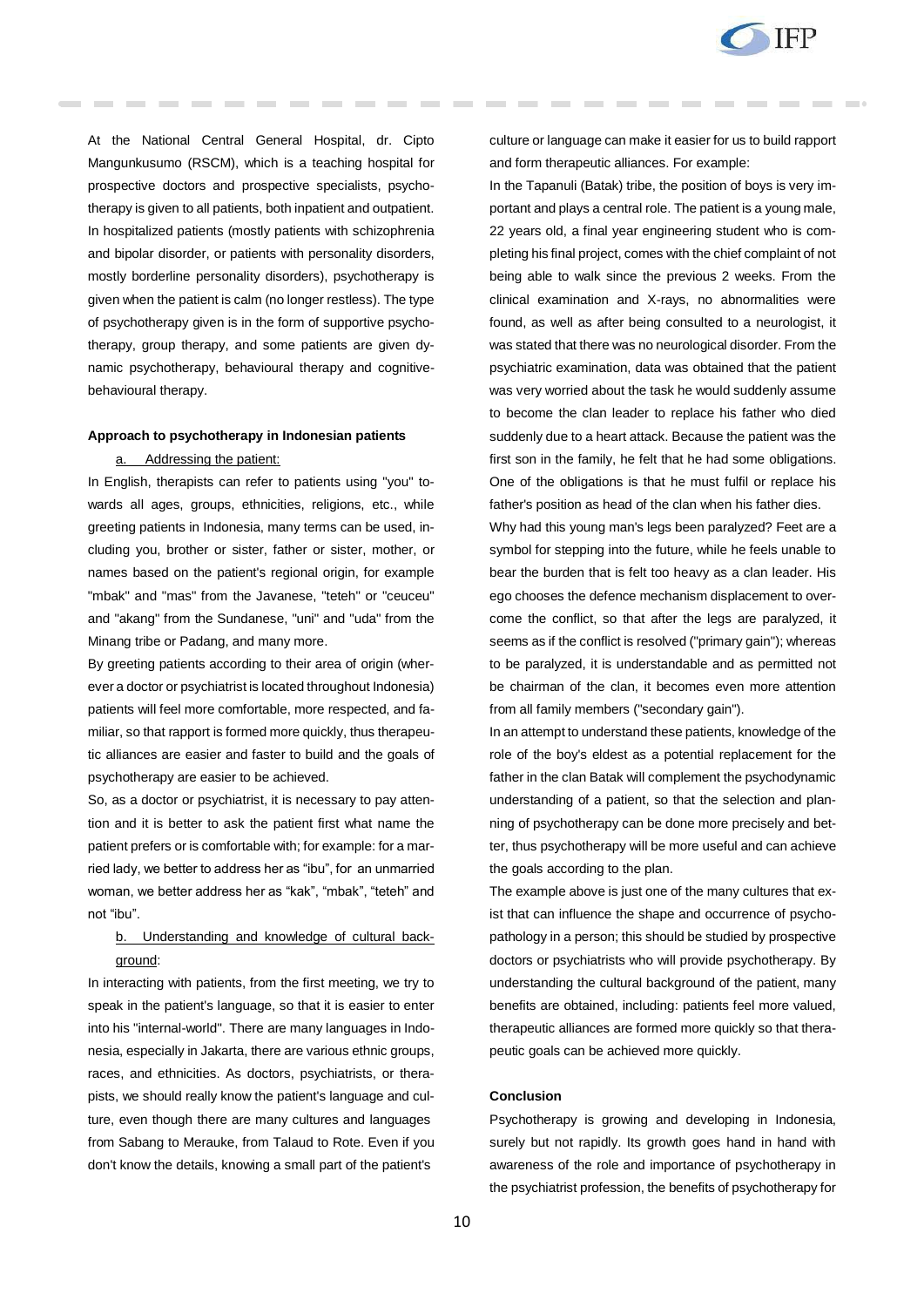

patients and increasing knowledge and skills of doing psychotherapy for psychiatrists and general practitioners. In managing patients using psychotherapy (and medical management in general), the doctor-patient relationship is

very important for the continuity of the therapy process and the success or achievement of therapeutic goals. Fostering doctor-patient relationships can be done well – in Indonesia – if we pay more attention to and appreciate the cultural aspects and patient backgrounds that characterize patients' daily lives.

The aspiration to form psychotherapy that is uniquely Indonesian has not yet been achieved, but this is still being pursued with high enthusiasm and effort.

Hopefully the efforts to improve all aspects of psychotherapy will be effective so that patients will benefit greatly.

#### **References**

1. Gabbard GO. A neurobiologically informed perspective on psychotherapy. Downloaded fro[m](http://bjp.rcpsych.org/content/177/2/117) <http://bjp.rcpsych.org/content/177/2/117>

2. Karlsson H. How Psychotherapy Changes the Brain[.](http://www.psychiatrictimes.com/psychotherapy) [Psychotherapy,](http://www.psychiatrictimes.com/psychotherapy) [Addiction,](http://www.psychiatrictimes.com/addiction) [Major Depressive Disorder,](http://www.psychiatrictimes.com/major-depressive-disorder) [Neu](http://www.psychiatrictimes.com/neuropsychiatry)[ropsychiatry,](http://www.psychiatrictimes.com/neuropsychiatry) [Obsessive Compulsive Disorder,](http://www.psychiatrictimes.com/obsessive-compulsive-disorder) [Special Re](http://www.psychiatrictimes.com/special-reports)[ports.](http://www.psychiatrictimes.com/special-reports) Downloaded fro[m](http://www.psychiatrictimes.com/psychotherapy/how-psychotherapy-changes-brain) [http://www.psychiatric](http://www.psychiatrictimes.com/psychotherapy/how-psychotherapy-changes-brain)[times.com/psychotherapy/how-psychotherapy-changes](http://www.psychiatrictimes.com/psychotherapy/how-psychotherapy-changes-brain)[brain](http://www.psychiatrictimes.com/psychotherapy/how-psychotherapy-changes-brain)**.**



*Dr. Sylvia Detri Elvira, graduated as a medical doctor of Faculty of Medicine UI in 1985, worked as Head of Primary Health Center – in South East Celebes (1986-1988), graduated as a psychiatrist in 1992, worked as a psychiatrist in Karawang State District Hospital until 1994. Since 1994, works as a medical staff and lecturer in Dr. Cipto Mangunkusumo National General Hospital/Faculty of Medicine UI in the Department of Psychiatry.*

*Sylvia teaches psychotherapy for medical and post graduate students since 1994, was also a co-teacher of Advanced Psychodynamic Psychotherapy Long Distance Course with Prof. Cesar Alfonso (2016-2017). She writes books, especially on psychotherapy and women's mental health.* 

*She was the president of the Indonesian Psychiatric Association, section on Psychotherapy (2005-2010), was the President of APAP (2008-2011), a council member of IFP (2008-2011), a fellow of AAPDPP (since 2008).*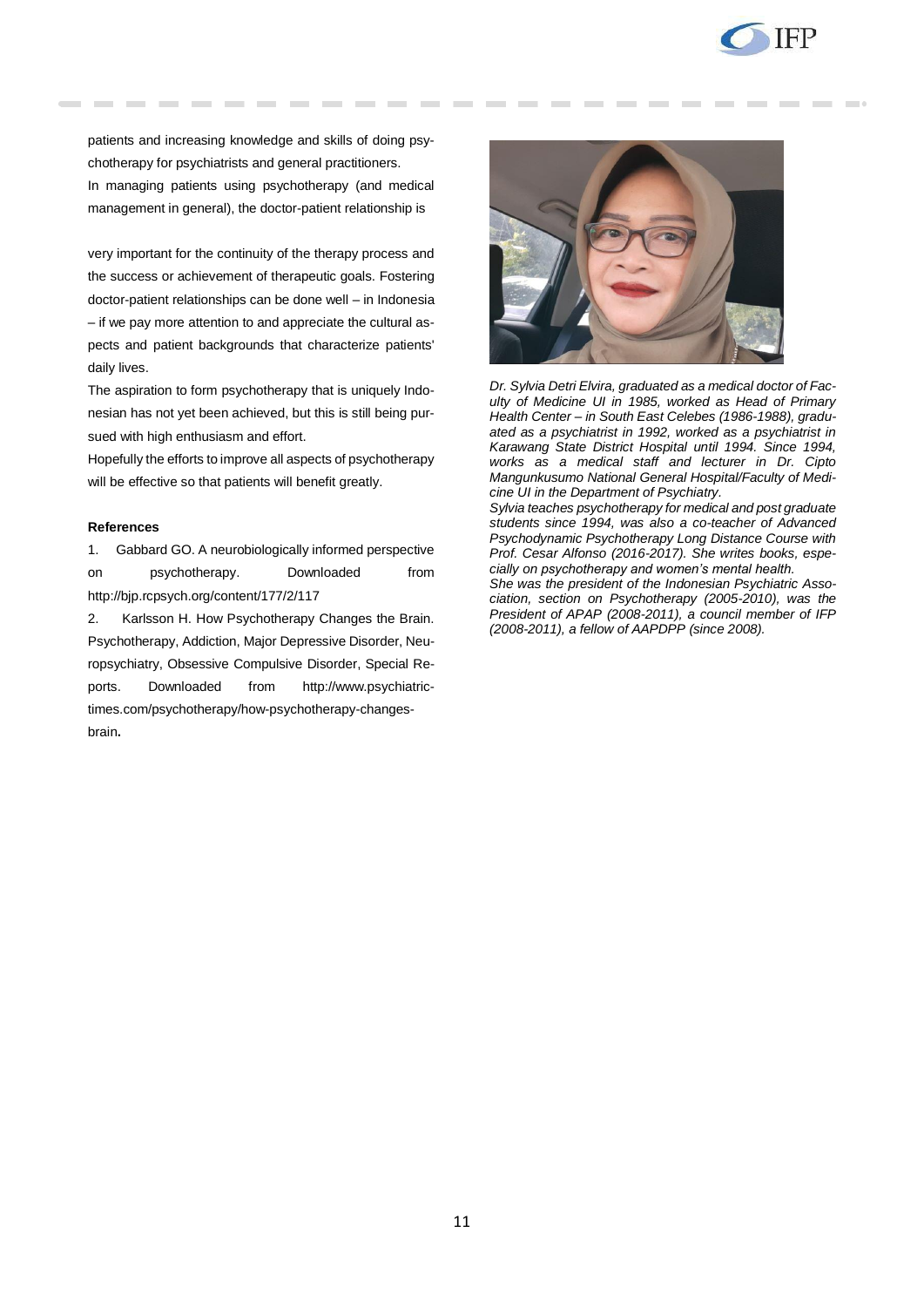

#### **Marcel Benoist Award for Prof. Thomas Berger**

*Franz Caspar*

Department of Clinical Psychology and Psychotherapy, University of Bern

Psychiatry is not a field one should choose when striving for a Nobel price. In 1927, the Viennese psychiatrist Wagner-Jauregg received one in Medicine for the development of and research on the treatment of syphilis-caused paralysis by fever, induced by deliberate infection with malaria. For the second one, psychiatry had to wait 73 years before in 2000 Eric Kandel became the next awardee for his research on the learning of sea slug Aplysia. Occasionally psychologists (like Simon and Kahnemann) win Nobel prices in Economics, but their research is related to problem solving and information processing in general. While these topics are undoubtedly relevant for the functioning of psychotherapists, psychotherapy as such is even less a Nobel price prone field than psychiatry and psychology dedicated to different contents.

Luckily, the energy and enthusiasm invested by many colleagues into further development of and research on psychotherapy is by and large based on intrinsic, or at least award-independent motivation. But it is also good that awards exist, which are given for research in psychotherapy. There are awards by the Society for Psychotherapy Research, by the Society for the Exploration of Psychotherapy Integration (an IFP member), several others, and last not least the IFP research awards. None of them is, of course, as prestigious as the Nobel price.

And then there is a Swiss award, the Marcel Benoist Award, which is also called the "Swiss Nobel Price". This is somewhat grandiose, but it is certainly a very prestigious award. It is a very competitive award, all the more as there is annually only one award for the whole range of academic fields, and it needs to be related to an invention or innovation which really represents a great gain for humanity.

Prestige is also illustrated by the fact that the awardees are called and informed by the president of Switzerland. This year this had happened to Prof. Thomas Berger, who at first thought friends are making fun with him, just one of them pretending to be the president. Why psychotherapy, why Thomas Berger? The Marcel Benoist award committee has recognized that there has been an enormous increase of mental health problems as a consequence of COVID, and even before, the traditional provision of psychotherapy could not keep up with the demand. Especially in times and areas

with limited access to f2f (face-to-face) psychotherapy, such as war and unrest, as well as natural disasters, and countries which have an underdeveloped provision of psychotherapy anyway, Internet based therapy is an alternative with solid proofs for effects comparable to f2f therapy. Thomas Berger has for many years been engaged in innovative developments based on basic psychological principles, well informed by psychotherapy research in general. He has united in one-person deep psychological knowledge, clinical experience, IT skills, methodological brilliance, and intrinsic motivation. And he did not have to start with COVIDpandemic-applicable products when the pandemic spread with its restraining effect for f2f therapy and its increasing effect on demand: he had the products ready at the right time. So it is the lucky combination (if one can say so given the dire circumstances) of a massive problem and the fruits of engaged, high quality work, which brought the award to Thomas Berger, shedding also light on the importance of psychotherapy. COVID is definitely not a field for virology, epidemiology and economy only, it is a field also for psychotherapy.

We congratulate Prof. Berger and hope -and are sure – that he will continue to make important contributions while remaining the modest colleague with whom to collaborate is always pleasant and inspiring.

#### **References**

Berger, T. (2017). The therapeutic alliance in internet interventions: A narrative review and suggestions for future research. Psychotherapy Research, 27(5), 511-524. Berger, T., Boettcher, J., & Caspar, F. (2014). Internetbased guided self-help for several anxiety disorders: A randomized controlled trial comparing a tailored with a standardized disorder-specific approach. Psychotherapy, 51, 207-219.

Berger, T., Urech, A., Krieger, T., Stolz, T., Schulz, A., Vincent, A., Moser, C.T., Moritz, S. & Meyer, B. (2017). Effects of a transdiagnostic unguided Internet intervention ("velibra") for anxiety disorders in primary care: Results of a randomised controlled trial. Psychological Medicine, 47(1), 67- 80.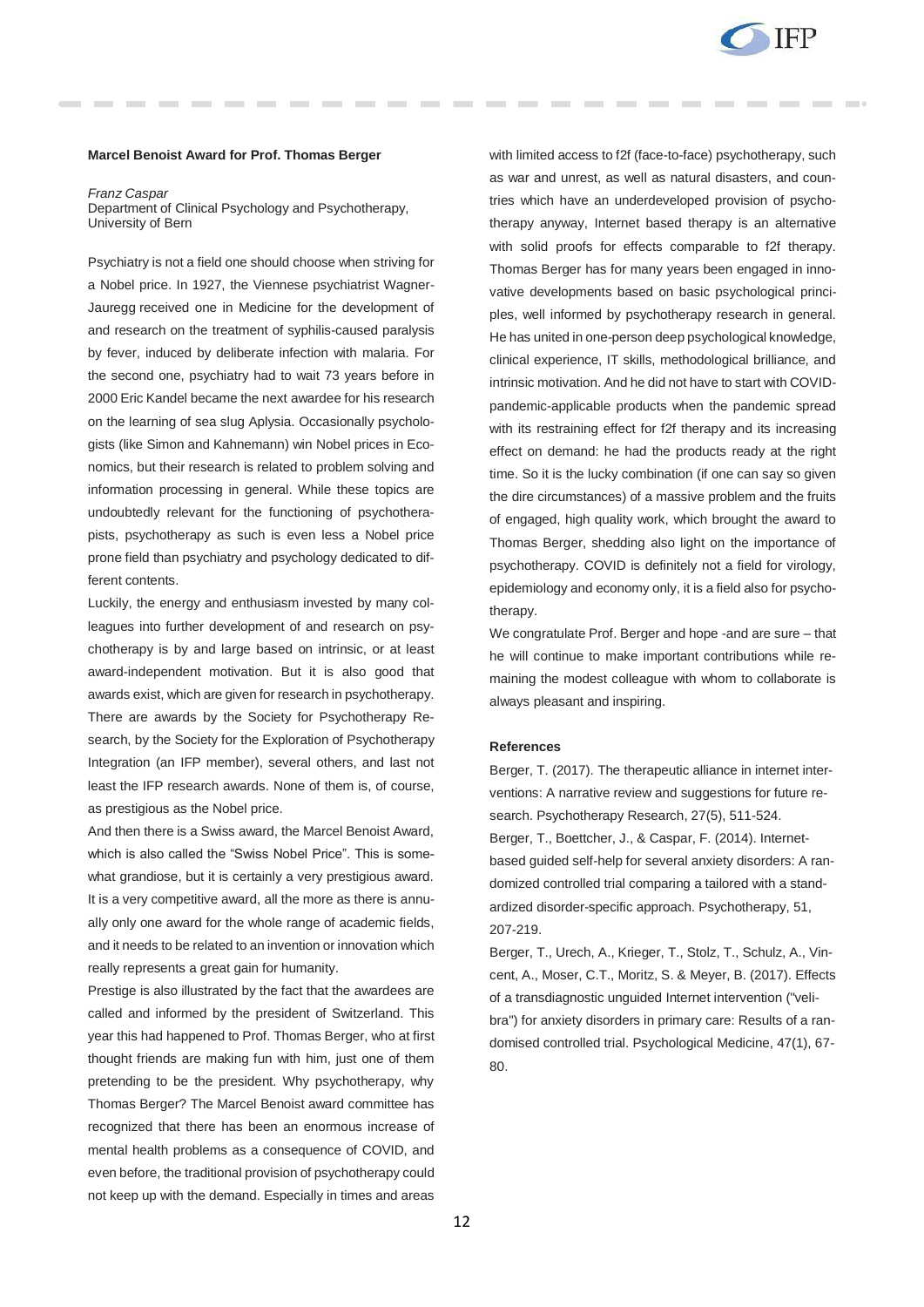



*Franz Caspar is Professor Emeritus for Clinical Psychology and Psychotherapy (University of Bern, Switzerland) and member of the National Research Council, Swiss National Science Foundation. Before Bern, he has been professor in Freiburg (Germany) and Geneva. He has practiced psychotherapy throughout his career and has also served as Head psychologist in a psychiatric hospital. Among many honorary engagements he has been president of the Society for Psychotherapy Research (SPR), Chairman of the Research Committee of the Society for the Exploration of Psychotherapy Integration (SEPI), and President of the International Federation for Psychotherapy (IFP). He has received the SPR Distinguished Career Award of the SPR in 2018.*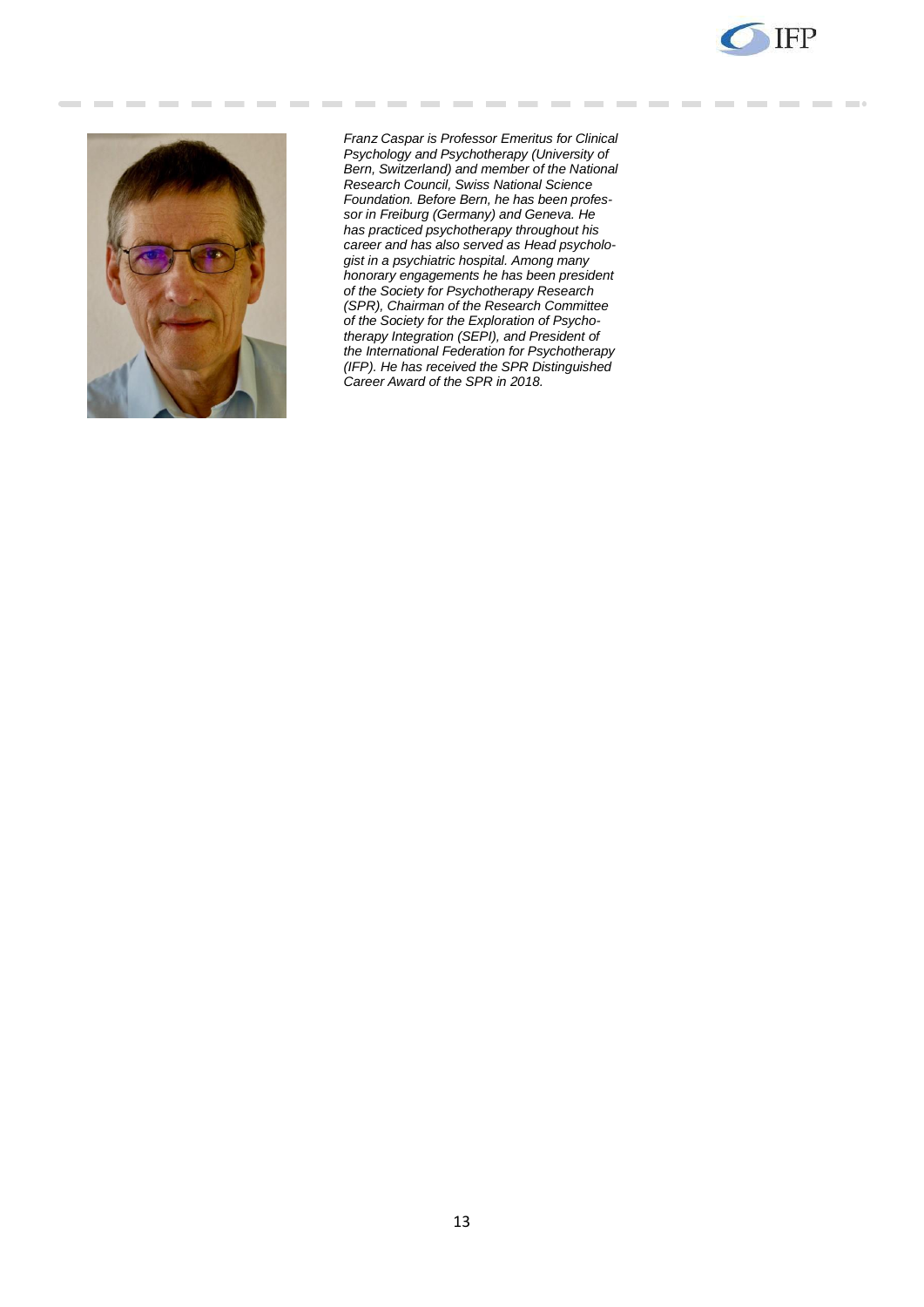

#### **IFP Research Award: Call for Nominations**

Dear IFP Community,

This is a call for nominations for the 2022 IFP Research Award. IFP Research Awards seek to foster a broad spectrum of psychotherapy research that furthers the purposes of IFP, with special emphasis on studies relating to cultural issues, psychotherapy delivery, clinical excellence, and training.

The IFP Research Committee accepts nominations for the following three awards, which will rotate each year:

- 1. Young Researchers who have completed a doctoral dissertation and published a minimum of 3 research papers in refereed journals;
- 2. Mid-Career researchers who have conducted and published important research beyond the post-dissertation level;
- 3. Distinguished Senior researchers whose research and publications represent a lifetime of significant achievements.

#### **For the current year, nominations are invited for the Mid-Career Researcher Award.**

Nominations can be made by:

(a) Member societies represented by their officials, (b) individuals who are members of IFP member organizations, and (c) IFP Individual members.

A nomination must include: (1) a completed nomination form (found at https://www.ifpnet.org/), (2) a letter of recommendation by the nominating person/society, (3) a current Curriculum Vitae, (4) copies of the publications on which the decision will be made, and (5) a brief statement by the nominee summarizing his/her work and explaining how it is related to the aims of IFP. Additional letters of recommendation may be included or submitted separately by any colleague familiar with the nominee's work. All documents should be sent as email attachment to the IFP Awards Committee Chair, Prof. Chiara Rafanelli (chiara.rafanelli@unibo.it).

## **The deadline for nomination is January 31st 2022.**

The IFP Research Committee, in its function as Awards Committee, will propose an awardee and the IFP Executive Board will decide about the proposal. The award will be granted in Spring following the submission with a diploma, as well as an official declaration in the IFP Newsletter. The awardee and her/his work will then be presented at the IFP World Congress of Psychotherapy (which takes place every 4 years) following the distinction. If feasible, the recipient of the award will be invited to this meeting.

There are several ways that you can assist us with selecting best candidates:

- Disseminating the information via your professional list,
- Posting the information on your professional website,
- Forwarding this newsletter to your colleagues,
- Nominating researchers you believe deserve this IFP Research Award.

For questions, please contact the IFP Research Committee Chair: chiara.rafanelli@unibo.it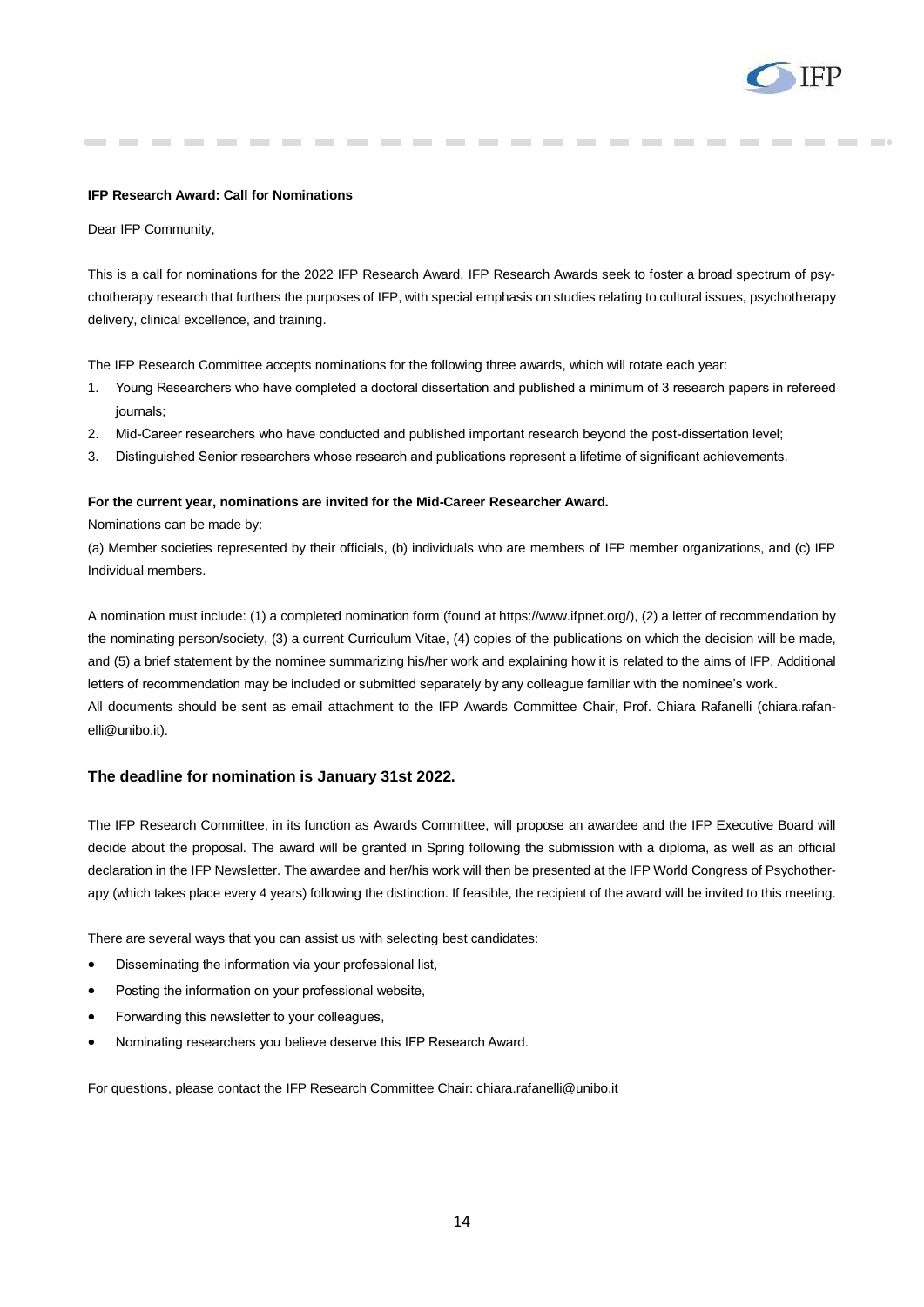

## **Obituary for Aaron T. Beck**

*Franz Caspar* Department of Clinical Psychology and Psychotherapy, University of Bern



*Professor Aaron T. Beck (1921-2021), passed away peacefully on the 1st November 2021 surrounded by the family he loved.* 

Most of you can be assumed to be familiar with at least some of the work and possibly also with the person of A.T. Beck, the maybe most prominent father of Cognitive Therapy. Many if not most of you have heard or read that he passed away on the first of November of this year, four months after his 100th birthday. While we may not provide much new information, IFP would like to honor Dr. Beck by reminding of some of his contributions and qualities.

He studied medicine, was trained as a psychoanalyst. Based on his practice as well as research he became critical of the traditional psychoanalytic approach, and, as a consequence, developed cognitive therapeutic concepts and interventions. While his approach is best known for the treatment of depression, the approach has been enlarged for a broad range of disorders, notably anxiety and personality disorders. His work has in one way or another internationally influenced the thinking and work of a high percentage of psychotherapists and many, many patients have profited from Beck-informed treatments.

Even when approaching his centennial, he was still dedicated to furthering the understanding and treatment of one of the most vulnerable group of patients, humans with schizophrenia.

He remained interested in transdiagnostic approaches and an intensified dealing with emotions in the cognitive approach.

Following a number of encounters throughout my career, my wife and I came closer to him during a sabbatical in Philadelphia some years ago. Already in a wheel chair, after having quit tennis for increasing visual problems, physically already frail, we met an accessible and intellectually absolutely brilliant person, still curious of other approaches and the work of colleagues, and able to continue discussions after a few weeks.

Aside of all he has produced for the clinical field, the way he aged and still functioned at an old age is encouraging for us. Not all of us will be fortunate enough to maintain mental capacity until such a high age, but isn't it great to know that at least in principle it is possible?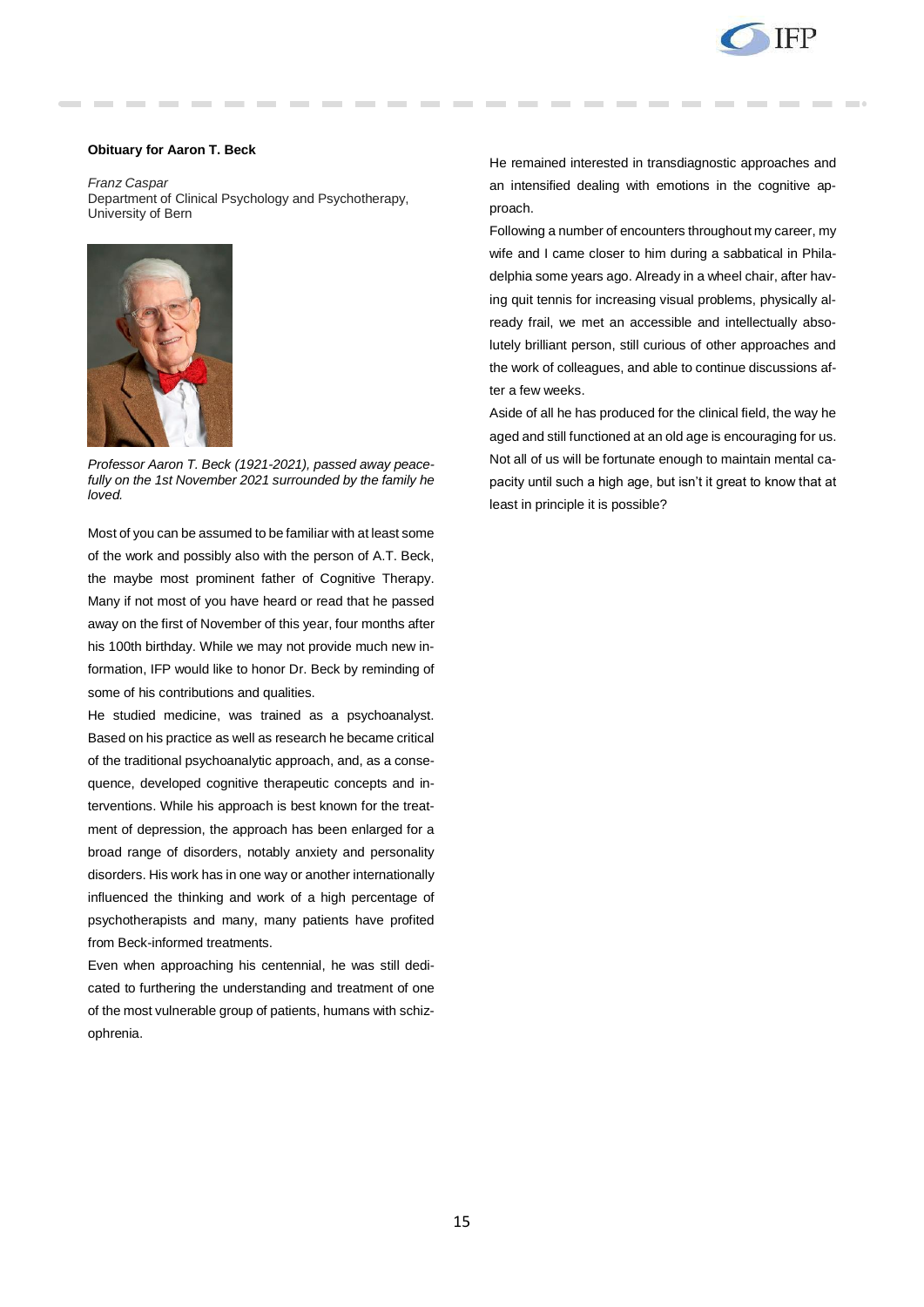

# **CONGRESS CALENDAR**

## **2022 Congress of the European Association of Psychosomatic Medicine (EAPM)**

8-11 June, 2022 Venue: Vienna, Austria https://www.eapm2022.com/

## **The 26th World Congress on Psychosomatic Medicine (ICPM)**

7-9 September, 2022 Venue: Rochester, US <http://www.icpmonline.org/26th-world-congress-rochester-2021>

**30th European Congress of Psychiatry** April 2-5, 2022 Venue: Budapest, Hungary <https://2022.epa-congress.org/>

# **23rd World Congress of Psychotherapy**  9-11 February 2023 Venue: Casablanca, Morocco

**TO MEMBER SOCIETIES** 

# **THE IFP WEBPAGE IS AT** [www.ifpnet.org](http://www.ifpnet.org/)

# **Please send announcements of your congresses!**

**Please send information about your Society activities (e.g., training, congresses, new Boards, pictures of activities).**